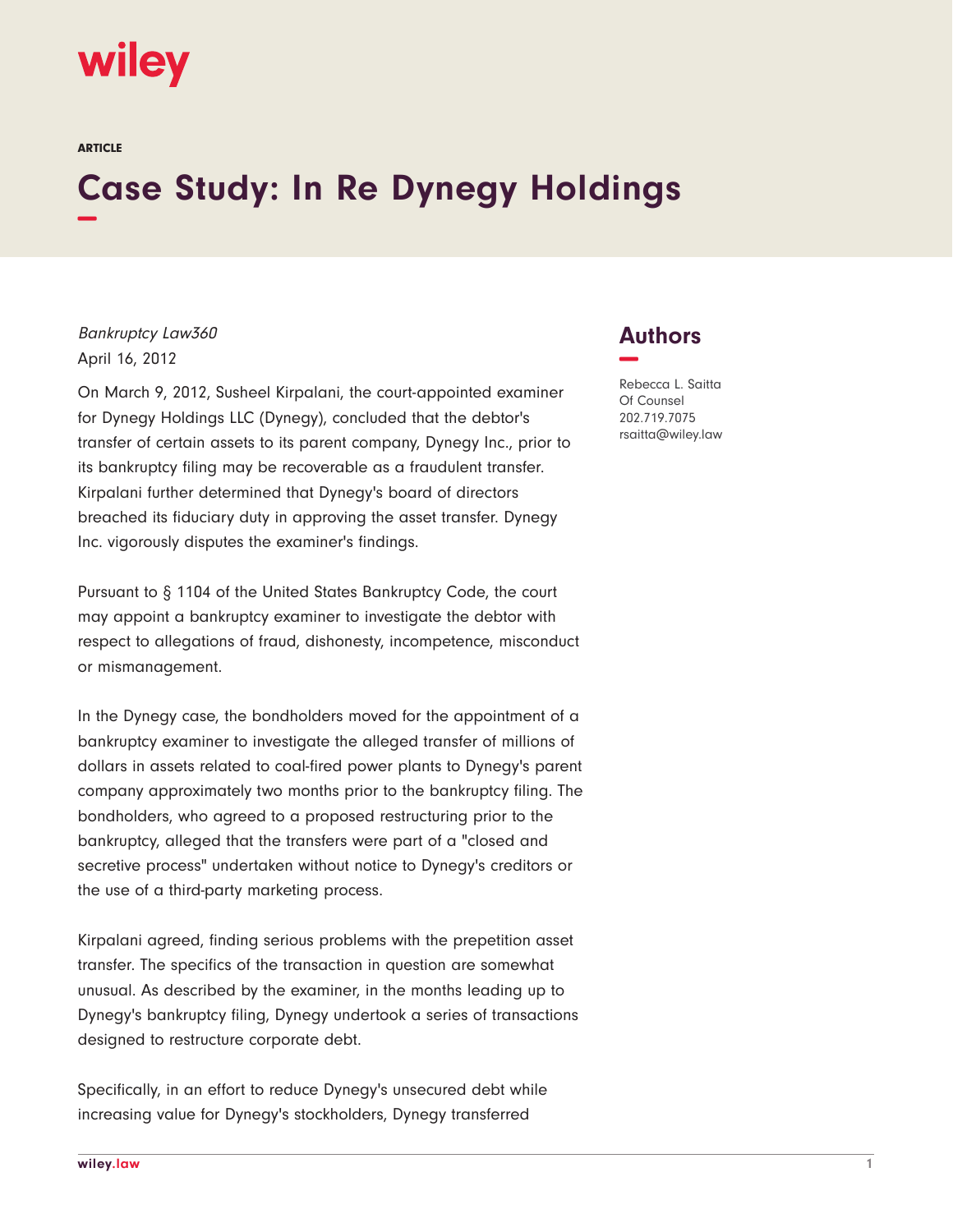certain coal-related assets valued at \$1.25 billion to Dynegy Inc. in exchange for an unsecured "undertaking" obligating Dynegy Inc. to make certain payments in satisfaction of debt owed by Dynegy. According to the examiner, this transaction effectively "transferred hundreds of millions of dollars away from Dynegy's creditors in favor of its stockholders."

Further, the examiner concluded that the transfer was designed to force Dynegy's bondholders to agree to an exchange for bonds issued by Dynegy Inc. and backed by the transferred assets out of fear that they would not otherwise be paid. As a result, the examiner concluded that Dynegy transferred the assets with the actual intent to hinder and delay - but not necessarily to defraud - its creditors. Accordingly, the examiner's report suggests that the transfer may be recoverable under the Bankruptcy Code as an actual fraudulent transfer.

The examiner further concluded that the assets may be recovered as a constructively fraudulent transfer to the extent that the debtor was insolvent at the time of the conveyance. Pursuant to  $\S 548(a)(1)(B)$  of the Bankruptcy Code, a bankruptcy trustee may avoid as constructively fraudulent those transfers made for "less than a reasonably equivalent value." The examiner assigned a present value of \$860 million to the undertaking - far less than the value received by Dynegy Inc. for the coal-related assets.

Two days after issuance of the examiner's report, the United States Trustee filed a motion alleging that the examiner's report "demonstrates gross mismanagement on the part of current management" and seeking the appointment of a bankruptcy trustee to serve as an independent fiduciary to manage the debtors' affairs. The United States Trustee argues that Dynegy's current management is conflicted from evaluating the validity of the examiner's conclusions.

According to the U.S. Trustee: "Only a chapter 11 trustee will be in a position to conduct the necessary evaluation of the Examiner's Report and to pursue the appropriate remedies in the best interests of creditors, including proposing a feasible plan of reorganization." While courts presiding over complex Chapter 11 cases generally prefer to allow the debtor's management to remain in control of its business operations and financial affairs, the conduct alleged by the examiner may be sufficient to warrant the appointment of a trustee for Dynegy's case.

On March 16, 2012, Dynegy Inc. responded with a 52-page pleading challenging the examiner's report and promising to aggressively defend against any claims that may be brought against it. Noting that it is "deeply troubled and disappointed" by the examiner's conclusions, Dynegy Inc. criticizes the examiner's report as failing to present a full statement of the facts and misapplying governing law. Promising to provide the court with the "full story" when appropriate in the case, Dynegy Inc. "implores readers of the Report not to confuse the examiner process with due process."

On April 4, 2012, Dynegy Inc. announced that it had reached an agreement with certain creditors of Dynegy that would resolve the dispute concerning the transfer of the coal-fired power plant assets. Pursuant to the proposed settlement, Dynegy's unsecured creditors would receive common stock representing a 99 percent